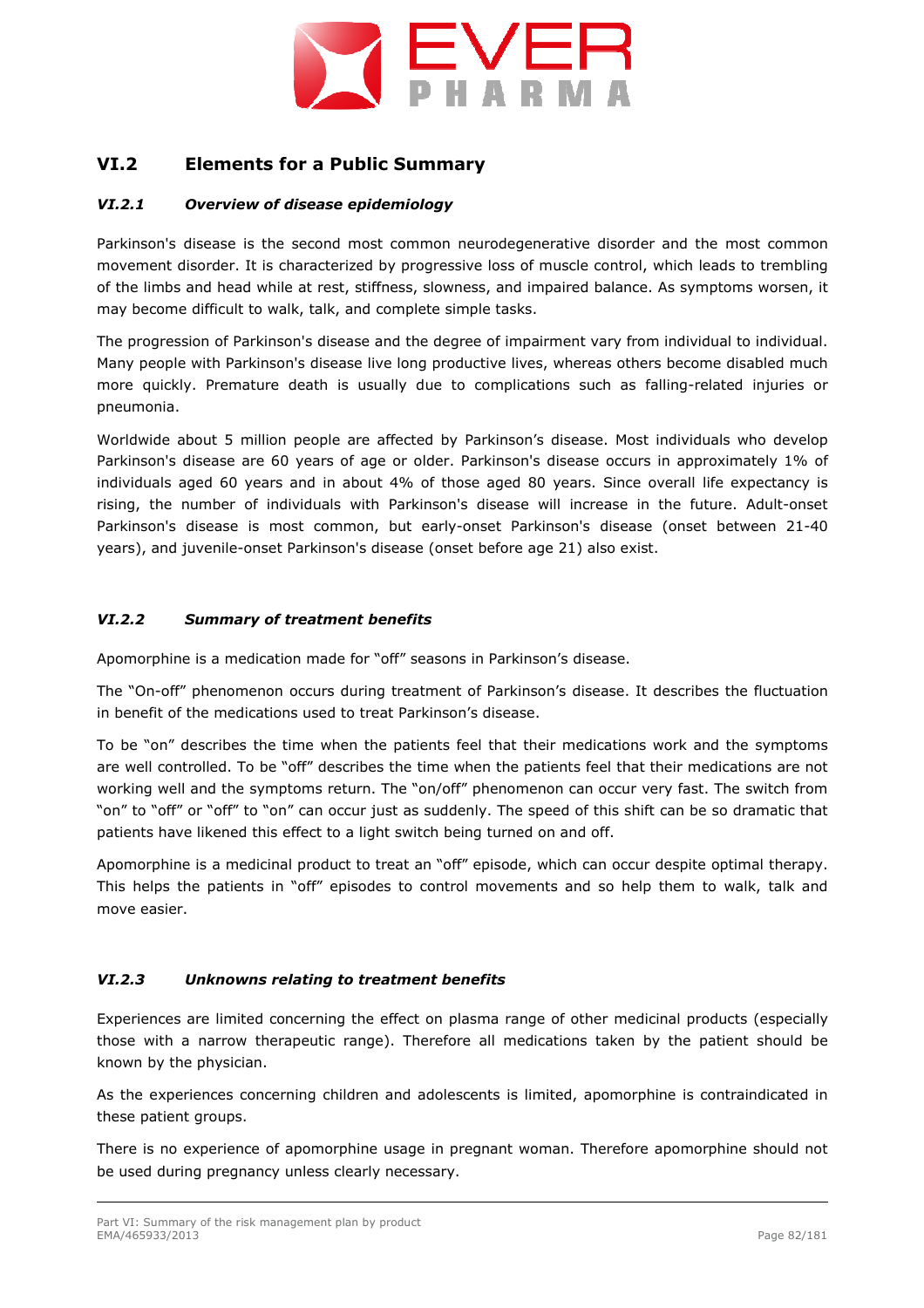

It is not known whether apomorphine is excreted in breast milk. A decision on whether to continue/discontinue breastfeeding or to continue/discontinue therapy with apomorphine should be made taking into account the benefit of breast-feeding to the child and the benefit of apomorphine to the woman.

## *VI.2.4 Summary of safety concerns*

## **Important identified risks**

| <b>Risk</b>                                                                            | What is known                                                                                                                                                                                                     | Preventability                                                                                                                                                                                    |
|----------------------------------------------------------------------------------------|-------------------------------------------------------------------------------------------------------------------------------------------------------------------------------------------------------------------|---------------------------------------------------------------------------------------------------------------------------------------------------------------------------------------------------|
| Prolongation of the QT interval<br>with combined use of<br>domperidone and apomorphine | QT prolongation is a known and<br>serious event that can occur<br>during apomorphine therapy.<br>The QT interval, which is the<br>traditional measurement for<br>assessing the duration of<br>ventricular de- and | It is recommended to avoid the<br>administration of apomorphine<br>with other drugs known to<br>prolong the QT interval [a].<br>Caution should be exercised<br>when treating patients at risk for |
|                                                                                        | repolarization, is measured in<br>milliseconds (ms) on the body<br>surface electrocardiogram (ECG)                                                                                                                | torsades de pointes arrhythmia<br>$[a]$ .                                                                                                                                                         |
|                                                                                        | from the Q-top, the beginning of<br>the QRS complex, until the end<br>of the T wave. Both<br>pharmacodynamic and                                                                                                  | An ECG (electrocardiogram)<br>should be performed:<br>prior to treatment with<br>domperidone                                                                                                      |
|                                                                                        | pharmacokinetic drug effects<br>may lead to QT prolongation. A<br>pharmacodynamic interaction of<br>concomitantly used drugs can                                                                                  | during the treatment<br>initiation phase<br>as clinically indicated<br>thereafter                                                                                                                 |
|                                                                                        | lead to a prolonged QT interval<br>if the individual QT prolonging<br>drugs have an additive or<br>potentiating effect. A                                                                                         | The patient should be instructed<br>to report possible symptoms<br>which may come from the heart,                                                                                                 |
|                                                                                        | pharmacokinetic effect may<br>occur if a drug reduces the<br>clearance of a concomitantly<br>used QTc prolonging drug,                                                                                            | e.g. palpitations, fainting, or<br>near-fainting.                                                                                                                                                 |
|                                                                                        | leading to increased plasma and<br>tissue concentrations.<br>Pharmacokinetic interactions<br>often involve drugs which are                                                                                        |                                                                                                                                                                                                   |
|                                                                                        | both metabolized by specific CYP<br>iso-enzymes. Patients using two<br>or more drugs concomitantly                                                                                                                |                                                                                                                                                                                                   |
|                                                                                        | metabolized by CYP3A4 or<br>CYP2D6, can develop QTc<br>prolongation due to increased<br>plasma concentrations [28].                                                                                               |                                                                                                                                                                                                   |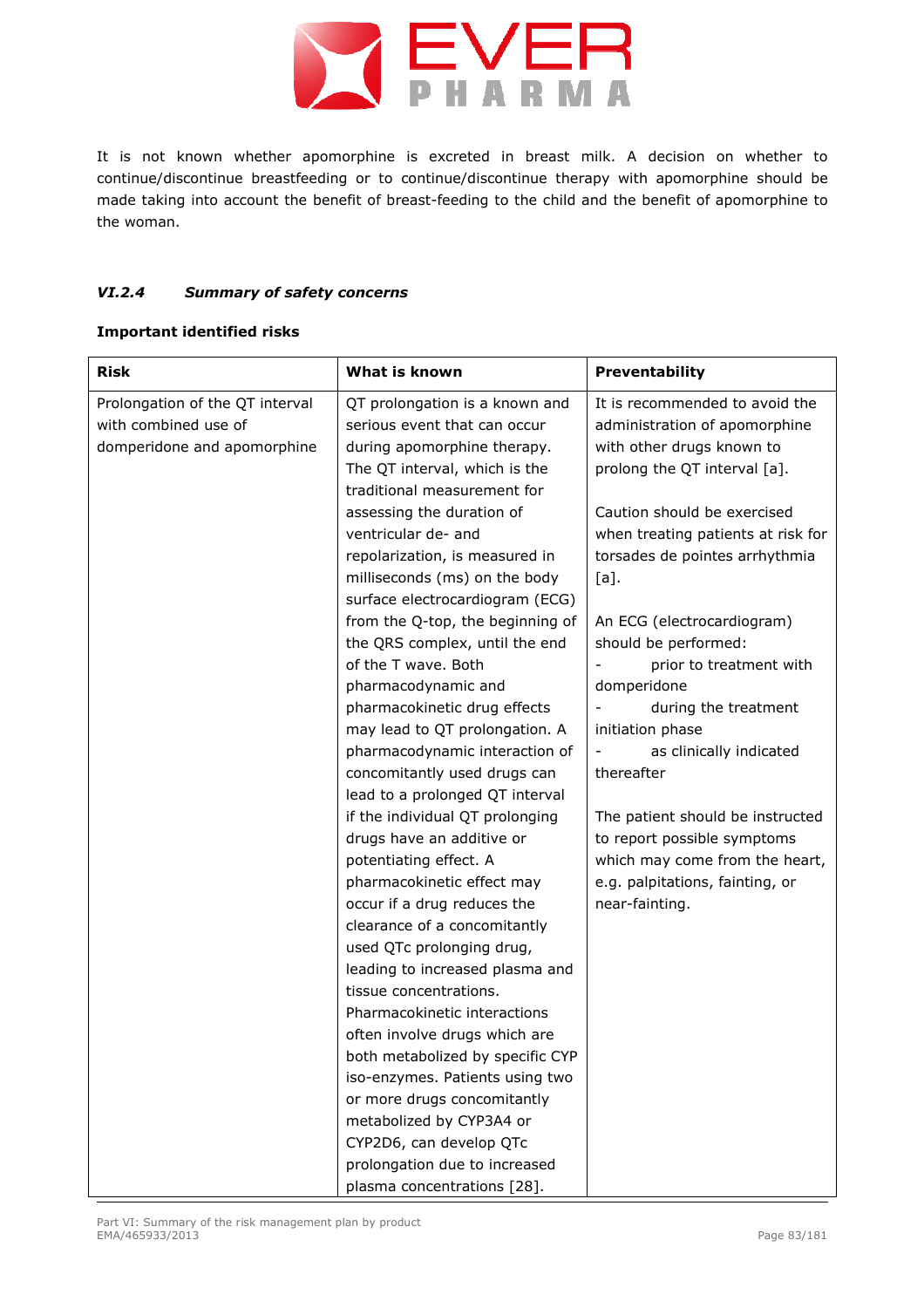

| <b>Risk</b>                                                                                                                                                                                                                                                      | What is known                                                                                                                                                                                                                                                                                                                                                                                                                                                                                                                                                                                                                                                                 | <b>Preventability</b>                                                                                                                                                                                                                                                 |
|------------------------------------------------------------------------------------------------------------------------------------------------------------------------------------------------------------------------------------------------------------------|-------------------------------------------------------------------------------------------------------------------------------------------------------------------------------------------------------------------------------------------------------------------------------------------------------------------------------------------------------------------------------------------------------------------------------------------------------------------------------------------------------------------------------------------------------------------------------------------------------------------------------------------------------------------------------|-----------------------------------------------------------------------------------------------------------------------------------------------------------------------------------------------------------------------------------------------------------------------|
| Blood disorder that occurs when<br>red blood cells are destroyed<br>faster than the bone marrow can<br>make them<br>(Haemolytic anaemia)                                                                                                                         | Haemolytic anaemia is a known<br>and uncommon event that can<br>occur during apomorphine<br>therapy.<br>Haemolytic anaemia is a<br>condition in which red blood<br>cells are destroyed and removed<br>from the bloodstream before<br>their normal lifespan is over.<br>Red blood cells carry oxygen to<br>your body. They also remove<br>carbon dioxide (a waste<br>product) from your body. Red<br>blood cells are made in the bone<br>marrow-a sponge-like tissue<br>inside the bones. They live for<br>about 120 days in the<br>bloodstream and then die [3].<br>Haemolytic anaemia and<br>thrombocytopenia have been<br>reported in patients treated with<br>apomorphine. | Haematology tests should be<br>undertaken at regular intervals<br>as with levodopa, when given<br>concomitantly with apomorphine<br>$[a]$ .                                                                                                                           |
| Decrease in platelet count<br>(Thrombocytopenia)                                                                                                                                                                                                                 | Thrombocytopenia is a known<br>and uncommon event that can<br>occur during apomorphine<br>therapy.<br>Thrombocytopenia is a condition<br>in which the blood has a lower<br>than normal number of blood<br>cell fragments called platelets.<br>Platelets are made in the bone<br>marrow along with other kinds<br>of blood cells. They travel<br>through the blood vessels and<br>stick together (clot) to stop any<br>bleeding that may happen if a<br>blood vessel is damaged.<br>Platelets also are called<br>thrombocytes because a clot<br>also is called a thrombus [4].                                                                                                 | Yes, haematology tests should<br>be undertaken at regular<br>intervals as with levodopa, when<br>given concomitantly with<br>apomorphine [a].                                                                                                                         |
| Inability to resist impulses to<br>perform actions that are harmful<br>to oneself or others<br>(Impulse control disorders, incl.<br>pathological gambling, increased<br>libido, hypersexuality,<br>compulsive spending or buying,<br>binge eating and compulsive | Impulsive control disorders (incl.<br>pathological gambling, increased<br>libido, hypersexuality,<br>compulsive spending or buying,<br>binge eating and compulsive<br>eating) are known events that<br>can occur during apomorphine<br>therapy. The frequency of                                                                                                                                                                                                                                                                                                                                                                                                              | Yes, patients should be regularly<br>monitored for the development<br>of impulse control disorders.<br>Patients and carers should be<br>made aware that behavioural<br>symptoms of impulse control<br>disorders including pathological<br>gambling, increased libido, |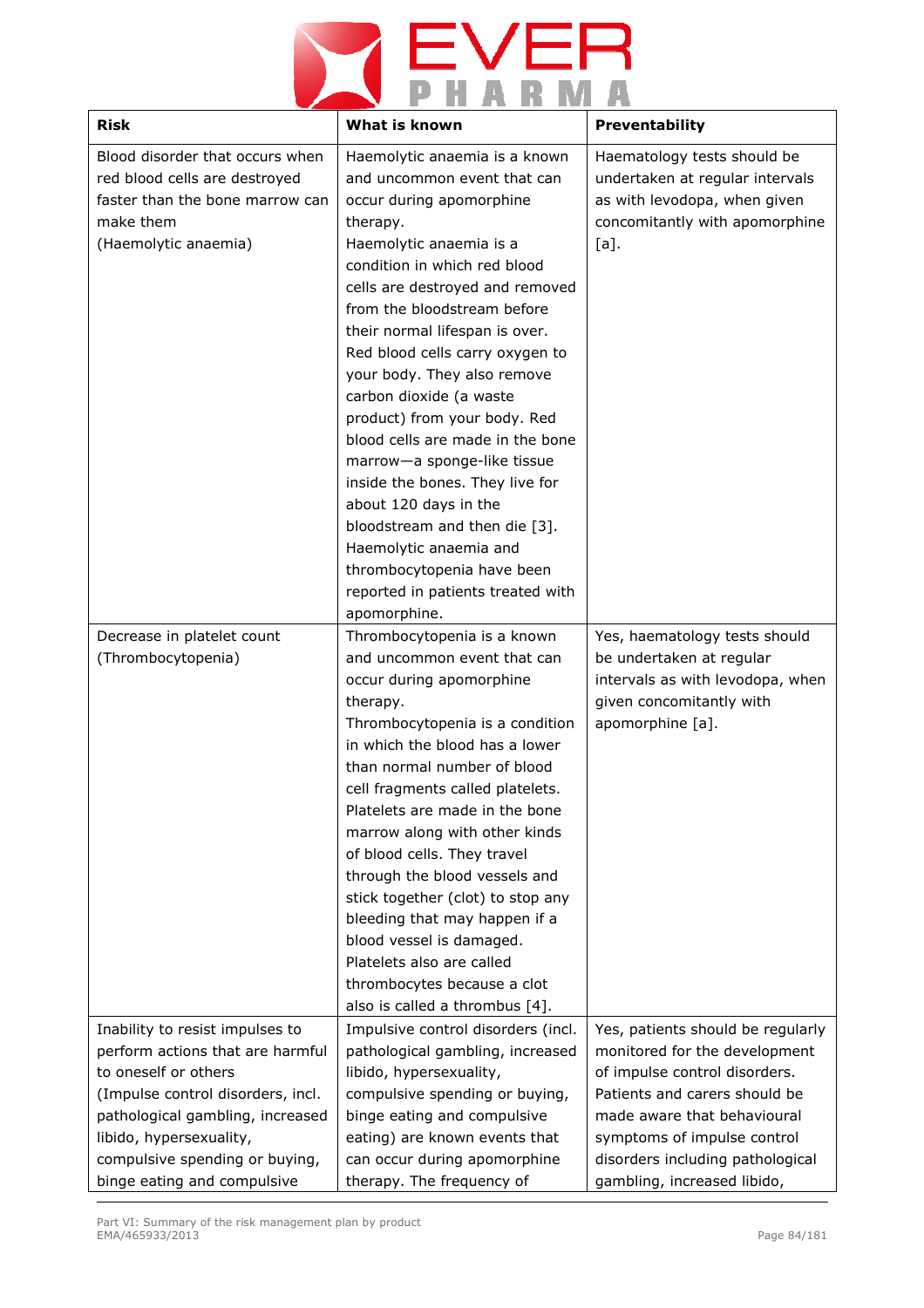

| <b>Risk</b>                                      | What is known                                                                                                                                                                                                                                                                                                                                                                                                                                                                                                                                                                                                                                                                                                                                                                                                                                                                                                                                                                               | Preventability                                                                                                                                                                                                                                                                     |
|--------------------------------------------------|---------------------------------------------------------------------------------------------------------------------------------------------------------------------------------------------------------------------------------------------------------------------------------------------------------------------------------------------------------------------------------------------------------------------------------------------------------------------------------------------------------------------------------------------------------------------------------------------------------------------------------------------------------------------------------------------------------------------------------------------------------------------------------------------------------------------------------------------------------------------------------------------------------------------------------------------------------------------------------------------|------------------------------------------------------------------------------------------------------------------------------------------------------------------------------------------------------------------------------------------------------------------------------------|
| eating)                                          | occurrence is not known.<br>Impulse control disorders are<br>common psychiatric conditions<br>in which affected individuals<br>typically report significant<br>impairment in social and<br>occupational functioning, and<br>may incur legal and financial<br>difficulties as well [6]                                                                                                                                                                                                                                                                                                                                                                                                                                                                                                                                                                                                                                                                                                       | hypersexuality, compulsive<br>spending or buying, binge eating<br>and compulsive eating can occur<br>in patients treated with<br>dopamine agonists including<br>apomorphine. Dose<br>reduction/tapered<br>discontinuation should be<br>considered if such symptoms<br>develop [a]. |
| Local subcutaneous effects                       | Local subcutaneous effects,<br>injection site necrosis and<br>ulceration are known and<br>uncommon events that can<br>occur during apomorphine<br>therapy.<br>Necrosis is a kind of cell injury<br>that results in the premature<br>death of cells in living tissue. It<br>can be caused by infection,<br>toxins or traumata that result in<br>the unregulated digestion of cell<br>components.<br>A skin ulcer is a crater-like<br>formation on the skin that is<br>caused by any number of<br>reasons, from an infection to<br>cancer or inflammation. Ulcers<br>are sores that typically do not<br>heal properly or keep returning.<br>Ulcers may or may not cause<br>pain. Many people with skin<br>ulcers experience a burning or<br>itching around the area of the<br>wound as well as discomfort<br>from the swelling that usually<br>accompanies an ulcer. Ulcers<br>also may be accompanied by a<br>red rash, a brown discoloration<br>around the sore and dry, flaky<br>skin [7]. | Yes, subcutaneous access and<br>administration of apomorphine<br>should only be made by<br>professionals with relevant<br>experience.                                                                                                                                              |
| Drop of blood pressure (Postural<br>hypotension) | Postural hypertension is a<br>known and uncommon event<br>that can occur during<br>apomorphine therapy.<br>Orthostatic hypotension - also<br>called postural hypotension $-$ is<br>a form of low blood pressure                                                                                                                                                                                                                                                                                                                                                                                                                                                                                                                                                                                                                                                                                                                                                                             | Yes, by giving extra caution<br>during initiation of therapy in<br>elderly patients and patients<br>with pre-existing postural<br>hypotension [a].                                                                                                                                 |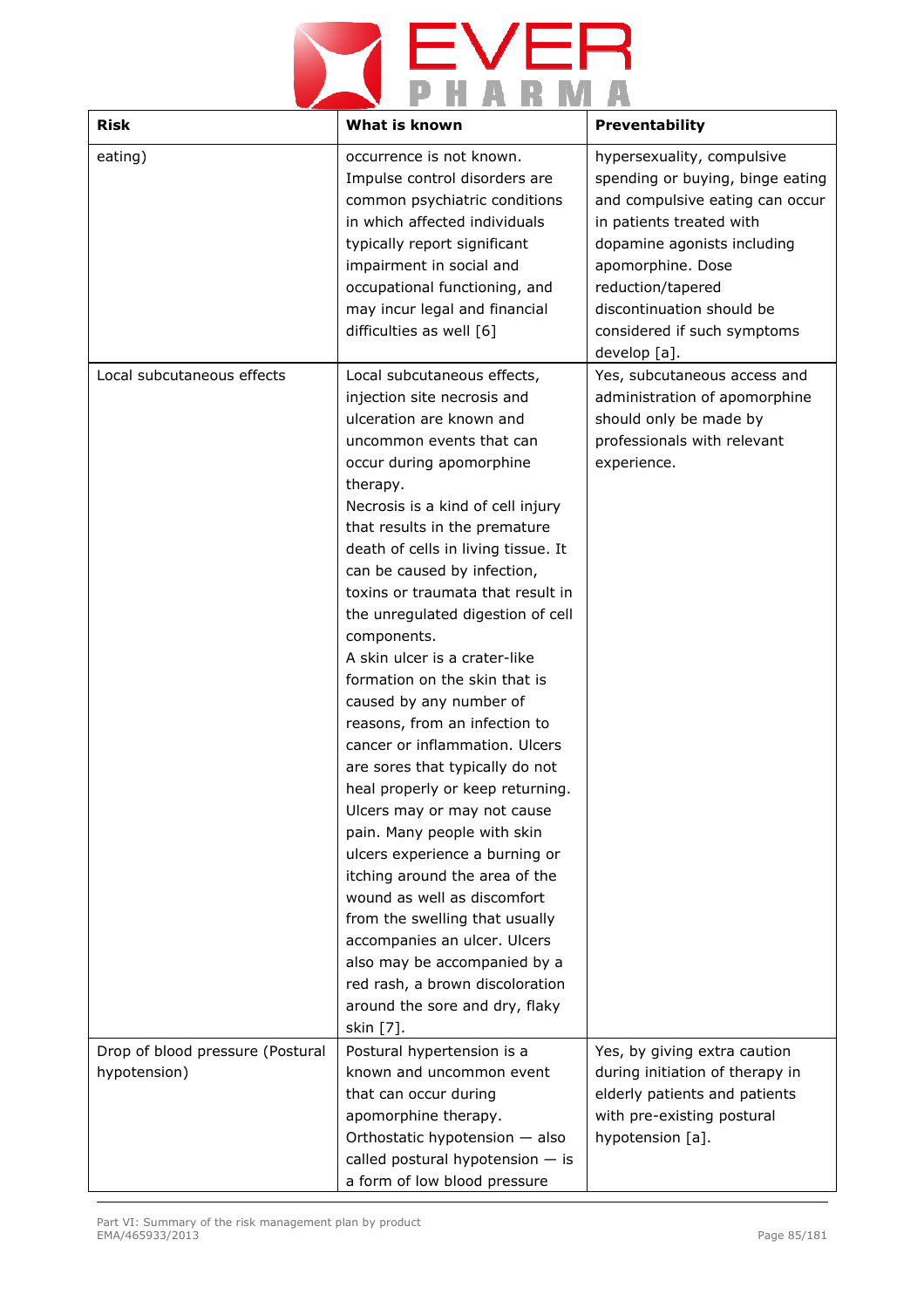## **YEVER**

| <b>Risk</b>                                       | What is known                                                                                                                                                                                                                                                                                                                                                                                                                                                                                                                                                                                              | Preventability                                                                                                                                                                                                                                                                                                                                        |
|---------------------------------------------------|------------------------------------------------------------------------------------------------------------------------------------------------------------------------------------------------------------------------------------------------------------------------------------------------------------------------------------------------------------------------------------------------------------------------------------------------------------------------------------------------------------------------------------------------------------------------------------------------------------|-------------------------------------------------------------------------------------------------------------------------------------------------------------------------------------------------------------------------------------------------------------------------------------------------------------------------------------------------------|
|                                                   | that happens when the patient<br>stands up from sitting or lying<br>down. Orthostatic hypotension<br>can make the patient feel dizzy<br>or lightheaded, and maybe even<br>faint.<br>Orthostatic hypotension is often<br>mild, lasting a few seconds to a<br>few minutes after standing [8]                                                                                                                                                                                                                                                                                                                 |                                                                                                                                                                                                                                                                                                                                                       |
| Near-sleep condition<br>(Somnolence)              | Somnolence is a known and<br>common event that can occur<br>during apomorphine therapy.<br>Somnolence is a near-sleep<br>condition with a strong desire<br>for sleep or sleeping for an<br>unusual period of time.                                                                                                                                                                                                                                                                                                                                                                                         | Patients must be informed of<br>this risk and advised to exercise<br>caution while driving or<br>operating machines during<br>treatment with apomorphine.<br>Patients who have experienced<br>somnolence must refrain from<br>driving or operating machines.<br>Furthermore, a reduction of<br>dosage or termination of<br>therapy may be considered. |
| Neuropsychiatric disturbances                     | Neuropsychiatric disturbances<br>are known and common events<br>that can occur during<br>apomorphine therapy.<br>Neuropsychiatric disorders are<br>any illness with a psychological<br>origin manifested either in<br>symptoms of emotional distress<br>or in abnormal behaviour [9].                                                                                                                                                                                                                                                                                                                      | There is evidence that for some<br>patients neuropsychiatric<br>disturbances may be<br>exacerbated by apomorphine.<br>Special care should be exercised<br>when apomorphine is used in<br>these patients [a].                                                                                                                                          |
| Abnormal involuntary<br>movements<br>(Dyskinesia) | Dyskinesia is a known and<br>uncommon event that can occur<br>during apomorphine therapy.<br>Dyskinesias are abnormal,<br>involuntary movements that<br>occur in response to repeated<br>dopamine-replacement therapy.<br>Sometimes, they can be<br>debilitating. These motor<br>complications are typically<br>"choreiform". Chorea comes<br>from the Greek word meaning<br>"to dance", so the dyskinesias<br>looks similar to dance-like,<br>constant writhing or wriggling<br>movements of the arms, legs,<br>trunk, and sometimes even<br>facial muscles. However,<br>dyskinesias can also be dystonic | Apomorphine hydrochloride<br>must not be administered to<br>patients who have an "on"<br>response to levodopa which is<br>marred by severe dyskinesia or<br>dystonia.                                                                                                                                                                                 |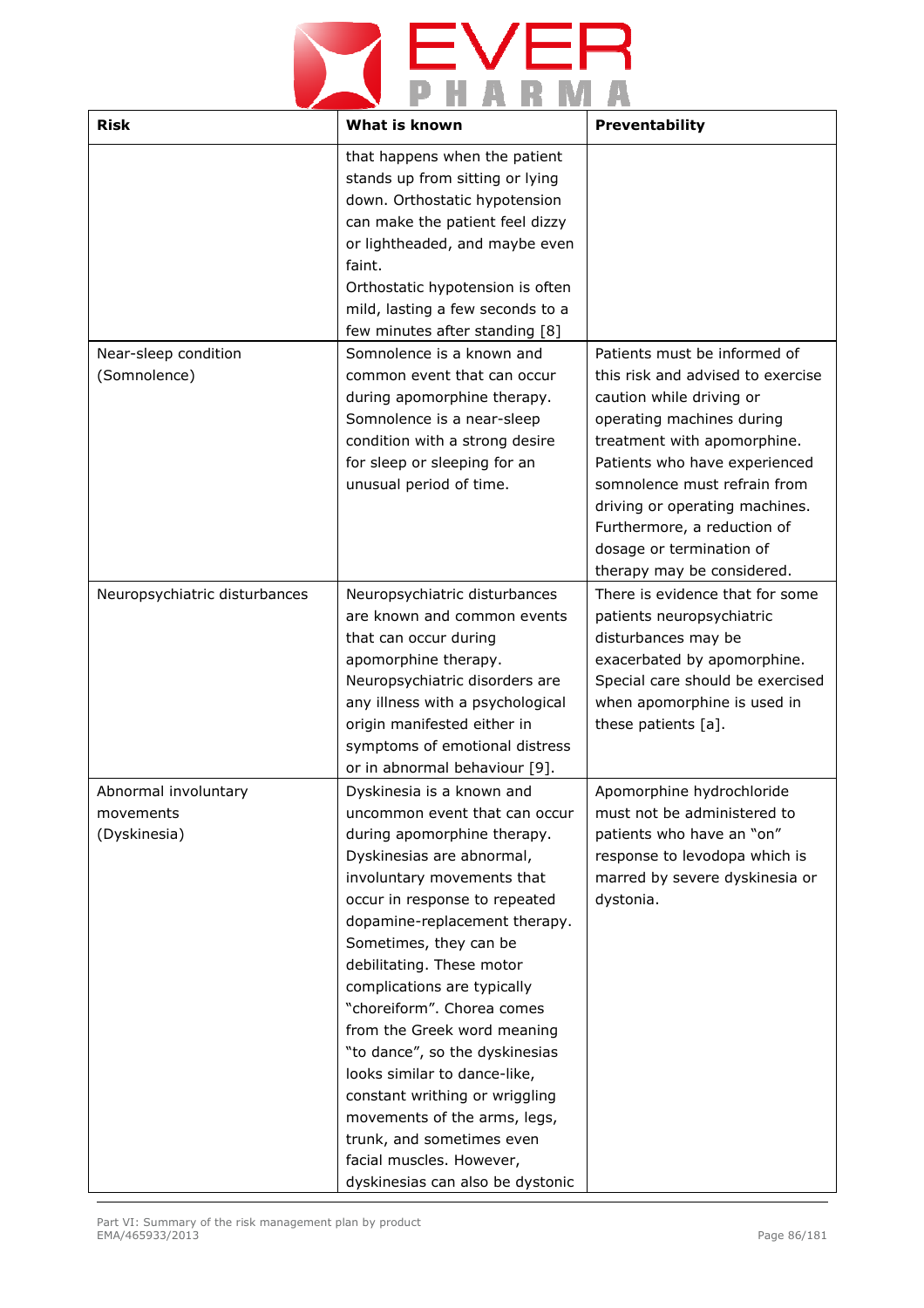# **YEVER**

| <b>Risk</b>                                                                  | What is known                                                                                                                                                                                                                                                                                                                                                                                                                                                                                          | Preventability                                                                                                                                                                                                                                                                                                                                                                                                                                                                                                                                                                                                                                                                                                                                                                                                                    |
|------------------------------------------------------------------------------|--------------------------------------------------------------------------------------------------------------------------------------------------------------------------------------------------------------------------------------------------------------------------------------------------------------------------------------------------------------------------------------------------------------------------------------------------------------------------------------------------------|-----------------------------------------------------------------------------------------------------------------------------------------------------------------------------------------------------------------------------------------------------------------------------------------------------------------------------------------------------------------------------------------------------------------------------------------------------------------------------------------------------------------------------------------------------------------------------------------------------------------------------------------------------------------------------------------------------------------------------------------------------------------------------------------------------------------------------------|
|                                                                              | (prolonged twisting of body<br>parts), or myoclonic (rapid and<br>random twitching of isolated<br>muscle groups) or other<br>movement disorders, and can<br>become progressively more<br>severe with increasing duration<br>of treatment [10].                                                                                                                                                                                                                                                         |                                                                                                                                                                                                                                                                                                                                                                                                                                                                                                                                                                                                                                                                                                                                                                                                                                   |
| Wrong dose due to technical<br>malfunction of mini-pump or<br>syringe-driver | Errors include the wrong rate of<br>infusion caused by inaccurate<br>measurement of fluid length or<br>miscalculation or incorrect rate<br>setting of the device.<br>Dose errors also occur because<br>of different models using mm<br>per hour or mm per 24 hours.<br>Other issues include syringes<br>becoming dislodged, inadequate<br>device alarms and lack of<br>internal memory (a technical<br>issue which makes establishing<br>the reason for any over or<br>under-infusion difficult) [11]. | EVER Neuro Pharma is aware of<br>this possible technical defect<br>and therefore provides a<br>continuous communication<br>between Pharmacovigilance and<br>quality assurance.<br>A harmonised European<br>Standard, BS EN 60601-2-24<br>19981 identifies technical<br>features for ambulatory syringe<br>drivers that aim to reduce the<br>risk of serious incidents in<br>practice. It stipulates<br>mechanisms that only allow the<br>infusion to begin if the syringe is<br>properly fitted and alarms that<br>activate if the syringe is<br>removed before the infusion is<br>stopped. Many older ambulatory<br>syringe drivers do not provide<br>these features. More modern<br>ambulatory syringe drivers with<br>these safer design features and<br>with rate settings in millilitres<br>(ml) per hour are now available. |
| Off-label use in restless legs<br>syndrome                                   | Restless legs syndrome (RLS) is<br>a disorder that causes a strong<br>urge to move your legs. This<br>urge to move often occurs with<br>strange and unpleasant feelings<br>in your legs. Moving your legs<br>relieves the urge and the<br>unpleasant feelings.<br>People who have RLS describe<br>the unpleasant feelings as<br>creeping, crawling, pulling,<br>itching, tingling, burning,<br>aching, or electric shocks.<br>Sometimes, these feelings also                                           | Off-label use in restless legs<br>syndrome cannot be avoided by<br>EVER Neuro Pharma.<br>SmPC and PIL do clearly not<br>mention restless legs syndrome<br>as an indication for<br>apomorphine.                                                                                                                                                                                                                                                                                                                                                                                                                                                                                                                                                                                                                                    |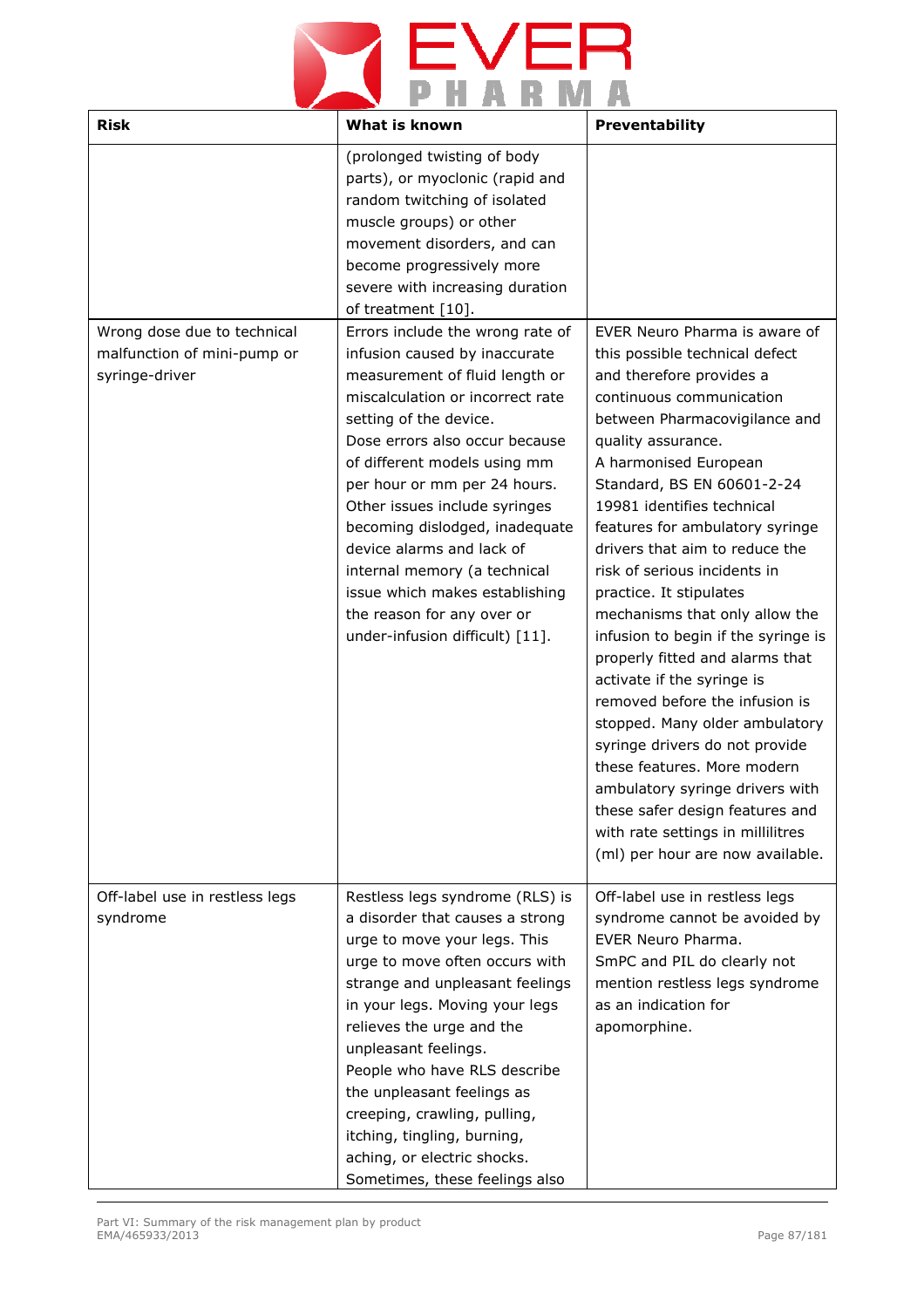# **YEVER**

| <b>Risk</b>                                                               | What is known                                                                                                                                                                                                                                                                                                                                                                                                                                                                                                                                                                                                        | Preventability                                                                                                                                                                                                                           |
|---------------------------------------------------------------------------|----------------------------------------------------------------------------------------------------------------------------------------------------------------------------------------------------------------------------------------------------------------------------------------------------------------------------------------------------------------------------------------------------------------------------------------------------------------------------------------------------------------------------------------------------------------------------------------------------------------------|------------------------------------------------------------------------------------------------------------------------------------------------------------------------------------------------------------------------------------------|
|                                                                           | occur in the arms.<br>The urge to move and<br>unpleasant feelings happen<br>when you're resting and<br>inactive. Thus, they tend to be<br>worse in the evening and at<br>night [12].                                                                                                                                                                                                                                                                                                                                                                                                                                 |                                                                                                                                                                                                                                          |
| Medication error (e.g. use of<br>morphine instead of<br>apomorphine)      | Both apomorphine and morphine<br>are administered as continuous<br>subcutaneous infusion and may<br>therefore be mixed up. As<br>morphine is chemically similar to<br>apomorpine the same adverse<br>reactions can occur when<br>treated with these substances.                                                                                                                                                                                                                                                                                                                                                      | Use of morphine instead of<br>apomorphine can be avoided by<br>verification of the correct<br>treatment prescription.<br>Treatment should not be<br>discontinued abruptly and signs<br>of intoxication should be treated<br>accordingly. |
| Hypersensitivity to substance or<br>excipients (sodium<br>metabisulphite) | Hypersensitivity reactions are<br>known but rare events that can<br>occur during apomorphine<br>therapy.<br>They can either be caused by<br>the active substance<br>apomorphine [14] or by an<br>excipient such as sodium<br>metabisulphite. Sodium<br>metabisulphite is used as a<br>preservative in some drinks,<br>foods and medicinal products<br>and is known to cause allergic<br>reactions, most commonly<br>asthma symptoms in those with<br>underlying asthma, sometimes<br>allergic rhinitis like reactions,<br>occasionally urticaria and very<br>rarely, anaphylaxis (severe<br>allergic reaction) [15]. | Yes, by initiating apomorphine<br>treatment in the controlled<br>environment of a specialist clinic<br>and by being supervised by a<br>physician experienced in the<br>treatment of Parkinson `s<br>disease.                             |

## **Important potential risks**

| <b>Risk</b>                 | What is known (Including reason why it is considered a<br>potential risk) |
|-----------------------------|---------------------------------------------------------------------------|
| Off-label use in erectile   | Erectile dysfunction is also known as impotence and describes the         |
| dysfunction                 | inability to achieve or sustain an erection for satisfactory sexual       |
|                             | activity.                                                                 |
| Wrong dose due to technical | The possibility exists that the apomorphine-cartridge is used in          |
| malfunction of the pen      | combination with a mechanically compatible pen that is specified          |
|                             | for the use with other substances, e.g. insulin, thus having a            |
|                             | different dosing scale as required for apomorphine.                       |
|                             | However, in order to avoid incorrect dosing the product information       |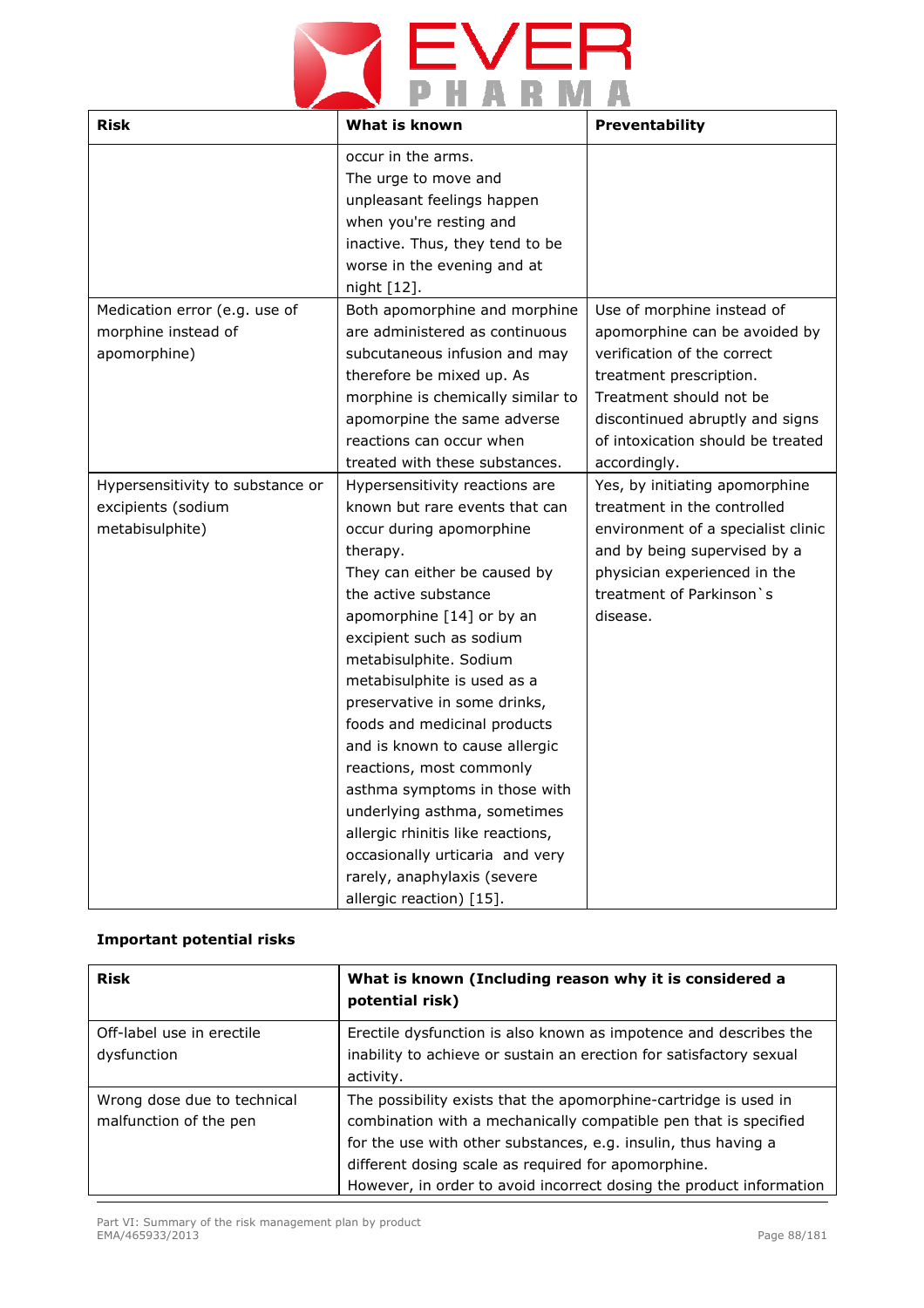## $E_{\text{H}}$  $\blacktriangleright$ Е  $\blacktriangleright$ R

| <b>Risk</b>                                      | What is known (Including reason why it is considered a<br>potential risk)                                                                                                                                                                                                                                                                                                                                                                                                                                                                                                                                                                                                                                                                                                                                                                                                                                                                                                                                                                                                                                                                   |  |
|--------------------------------------------------|---------------------------------------------------------------------------------------------------------------------------------------------------------------------------------------------------------------------------------------------------------------------------------------------------------------------------------------------------------------------------------------------------------------------------------------------------------------------------------------------------------------------------------------------------------------------------------------------------------------------------------------------------------------------------------------------------------------------------------------------------------------------------------------------------------------------------------------------------------------------------------------------------------------------------------------------------------------------------------------------------------------------------------------------------------------------------------------------------------------------------------------------|--|
|                                                  | clearly states that the product should only be administered using<br>the dedicated D-mine-Pen which is clearly labelled with the<br>corresponding product name.<br>Additionally, the product information clearly describes that the<br>appropriate dose for each patient is to be established by<br>incremental dosing schedules taking the clinical response of the<br>patient into account and putting appropriate time intervals between<br>succeeding injections until a satisfactory motor response is<br>obtained. Taking the incremental dosing schedule and a maximum<br>of 0,6mg apomorphine per single dose step into account the<br>administered dosage does not reach a dosage range with a risk for<br>overdose even if another dosage scale is used by mistake.<br>Therefore routine risk minimisation measures are considered<br>sufficient and no additional risk minimisation measures are<br>proposed.                                                                                                                                                                                                                    |  |
| Wrong dose due to a handling<br>error of the pen | The possibility exists that a wrong dose is administered because of<br>a handling error (e.g. the remaining air in the catridge is not<br>removed before injection, the incorrect dosage is set, error due to a<br>switch from a pen of another brand).<br>However, each patient/user receives clear instructions and<br>appropriate training before using the pen.<br>Besides, as the technically possible maximum single dose of the<br>pen is 6 mg, there is no risk for overdose and no hazardousness is<br>given as the allowed maximum single dose of 10 mg is not<br>exceeded.<br>The risk of under-dosing is only theoretical, because the effect of<br>apomorphine is variable among patients. Any potential loss of<br>effect caused by underdosing certainly leads to immediate<br>correction in the next bolus dosage (by increasing the dose).                                                                                                                                                                                                                                                                                 |  |
| QT prolongation                                  | QT prolongation is a known and serious event that can occur during<br>apomorphine therapy.<br>The QT interval, which is the traditional measurement for assessing<br>the duration of ventricular de- and repolarization, is measured in<br>milliseconds (ms) on the body surface electrocardiogram (ECG)<br>from the Q-top, the beginning of the QRS complex, until the end of<br>the T wave. Both pharmacodynamic and pharmacokinetic drug<br>effects may lead to QT prolongation. A pharmacodynamic<br>interaction of concomitantly used drugs can lead to a prolonged QT<br>interval if the individual QT prolonging drugs have an additive or<br>potentiating effect. A pharmacokinetic effect may occur if a drug<br>reduces the clearance of a concomitantly used QTc prolonging drug,<br>leading to increased plasma and tissue concentrations.<br>Pharmacokinetic interactions often involve drugs which are both<br>metabolized by specific CYP iso-enzymes. Patients using two or<br>more drugs concomitantly metabolized by CYP3A4 or CYP2D6, can<br>develop QTc prolongation due to increased plasma concentrations<br>$[28]$ . |  |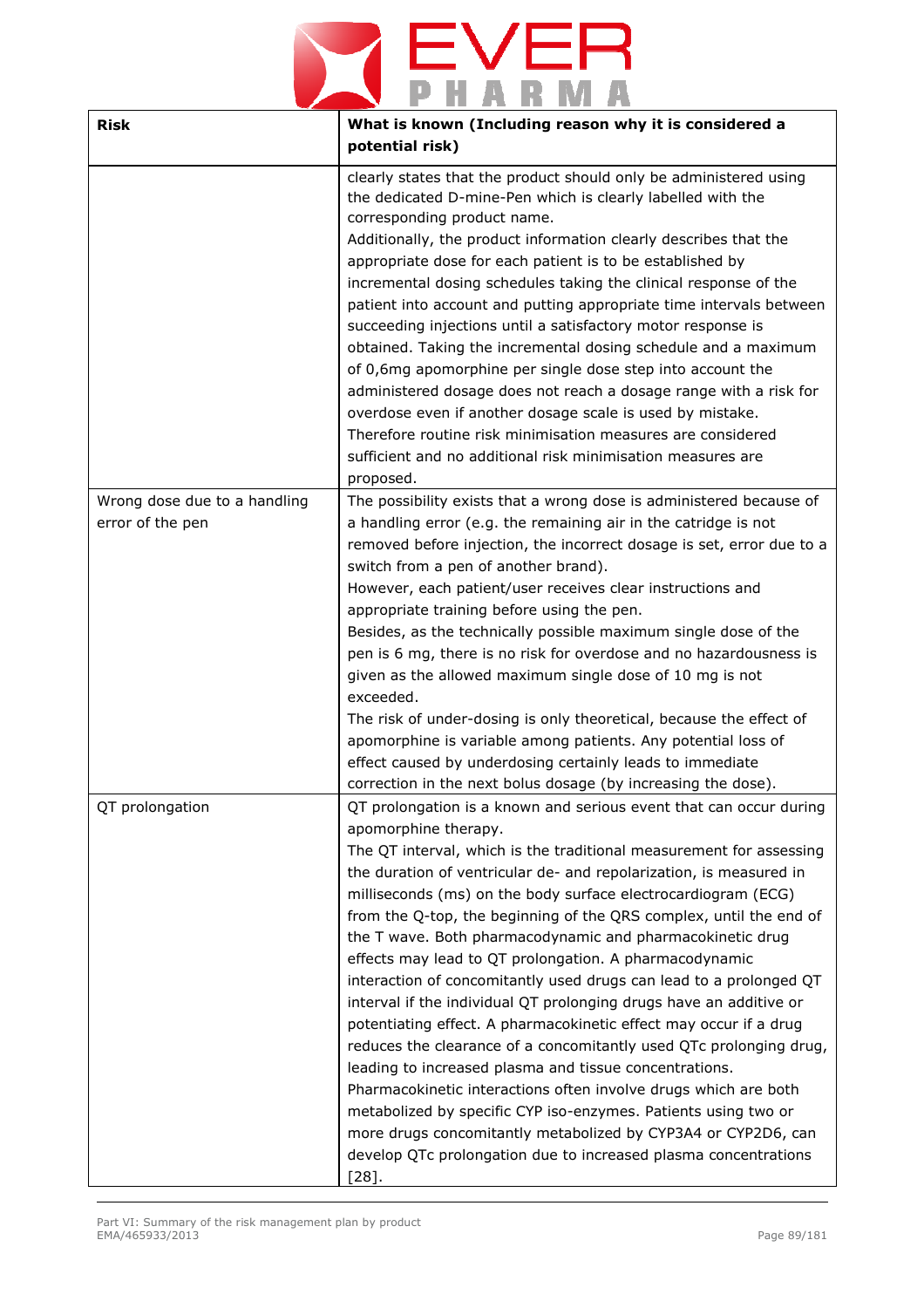

| Risk                           | What is known (Including reason why it is considered a<br>potential risk) |
|--------------------------------|---------------------------------------------------------------------------|
| Dopamine dysregulation         | Dopamine dysregulation syndrome may be caused by long-term                |
| syndrome including punding and | dopaminergic replacement therapy. Even if levodopa is considered          |
| dopamine withdrawal syndrome   | the most potent trigger for dopamine dysregulation syndrome,              |
|                                | subcutaneous apomorphine and oral dopamine agonists may also              |
|                                | be responsible. Discontinuation or reduction of dopaminergic drug,        |
|                                | levodopa particularly, should be the first adjustment, which may          |
|                                | however induce severe motor disorder, depression or anxiety.              |

## **Missing information**

| <b>Risk</b>                                                                                                    | What is known                                                                                                                                                                                                                                                                                                                                                                                                                                                                                                                                                                                                                                                                                                                                                                                                                                                                                                                                                                            |
|----------------------------------------------------------------------------------------------------------------|------------------------------------------------------------------------------------------------------------------------------------------------------------------------------------------------------------------------------------------------------------------------------------------------------------------------------------------------------------------------------------------------------------------------------------------------------------------------------------------------------------------------------------------------------------------------------------------------------------------------------------------------------------------------------------------------------------------------------------------------------------------------------------------------------------------------------------------------------------------------------------------------------------------------------------------------------------------------------------------|
| Effect on plasma range of other<br>medicinal products (especially<br>those with a narrow therapeutic<br>range) | Apomorphine is a type of dopaminergic agonist, a morphine<br>derivative which primarily affects the hypothalamic region of the<br>brain. The precise mechanism of action of apomorphine as a<br>treatment for Parkinson's disease is unknown, although it is<br>believed to be due to stimulation of post-synaptic dopamine D2-<br>type receptors within the brain. Apomorphine has been shown to<br>improve motor function in an animal model of Parkinson's disease.<br>In particular, apomorphine attenuates the motor deficits induced by<br>lesions in the ascending nigrostriatal dopaminergic pathway with<br>the neurotoxin 1-methyl-4-phenyl-1,2,3,6-tetrahydropyridine<br>(MPTP) in primates [13].<br>The possible effects of apomorphine on the plasma concentrations<br>of other medicinal products have not been studied. Therefore<br>caution is advised when combining apomorphine with other<br>medicinal products, especially those with a narrow therapeutic<br>range. |
| Pregnancy and lactation                                                                                        | There is no experience of apomorphine usage in pregnant woman.<br>Therefore apomorphine should not be used during pregnancy<br>unless clearly necessary.<br>It is not known whether apomorphine is excreted in breast milk. A<br>decision on whether to continue/discontinue breastfeeding or to<br>continue/discontinue therapy with apomorphine should be made<br>taking into account the benefit of breast-feeding to the child and<br>the benefit of apomorphine to the woman.                                                                                                                                                                                                                                                                                                                                                                                                                                                                                                       |

## *VI.2.5 Summary of risk minimisation measures by safety concern*

All medicines have a Summary of Product Characteristics (SmPC) which provides physicians, pharmacists and other health care professionals with details on how to use the medicine, the risks and recommendations for minimising them. An abbreviated version of this in lay language is provided in the form of the package leaflet (PL). The measures in these documents are known as routine risk minimisation measures.

The Summary of Product Characteristics and the Package leaflet for apomorphine can be found in the apomorphine's EPAR page.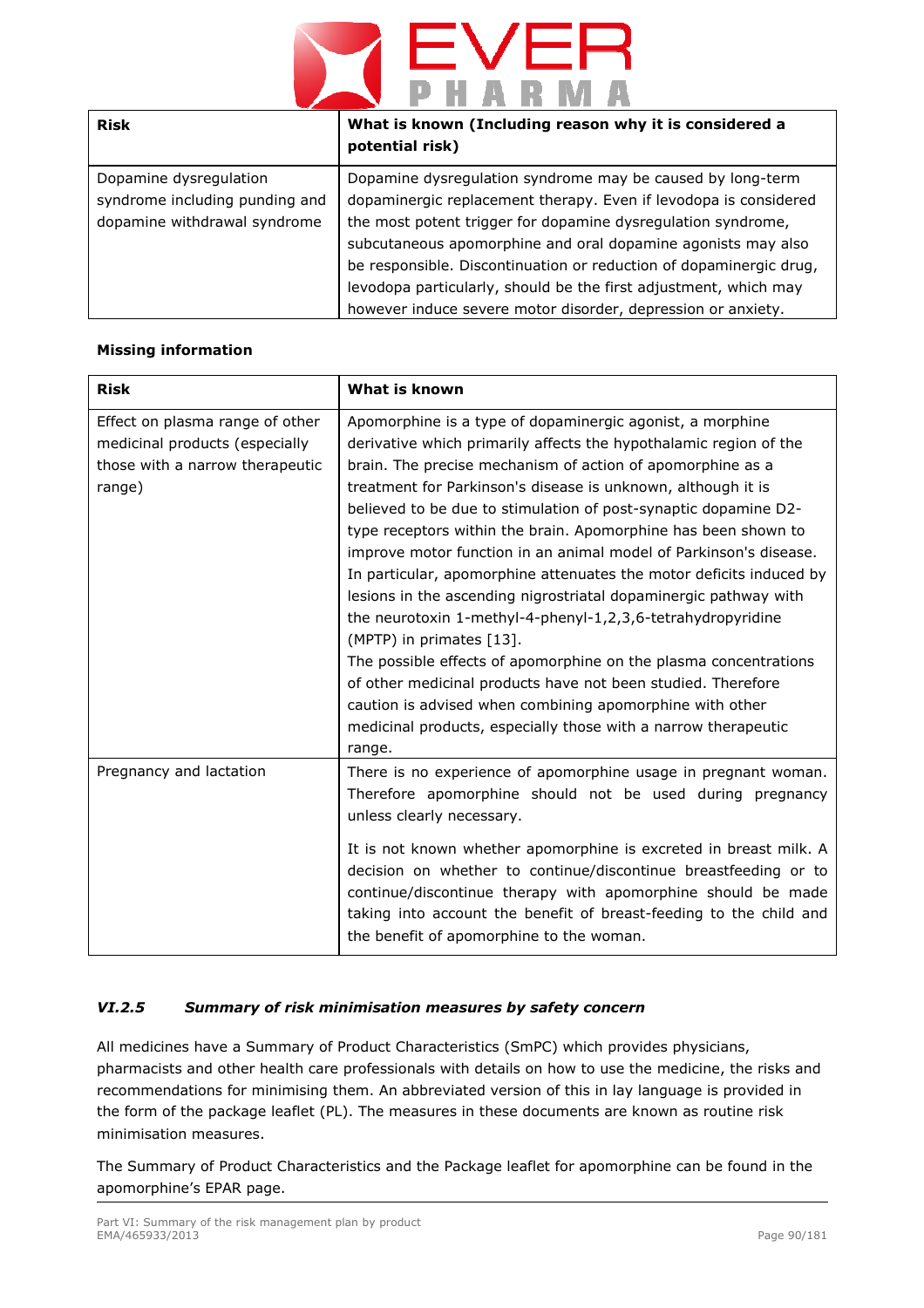

Additionally, the medical devices delivered in combination with apomorphine have corresponding Instructions for Use which provide physicians, pharmacists and other health care professionals with details on how to use the medicine in combination with the medical device, the risks and recommendations for minimising them. The measures in this document are known as routine risk minimisation measures.

This medicine has no additional risk minimisation measures.

### *VI.2.6 Planned post authorisation development plan*

N/A

## *VI.2.7 Summary of changes to the Risk Management Plan over time*

| <b>Version</b> | <b>Date</b>      | <b>Safety Concerns</b>                                                                                                                                                                        | <b>Comment</b>                                                                                                    |
|----------------|------------------|-----------------------------------------------------------------------------------------------------------------------------------------------------------------------------------------------|-------------------------------------------------------------------------------------------------------------------|
| 2.0            | 31. August 2013  | Haemolytic anaemia                                                                                                                                                                            | This safety concern has been added to the<br>important identified risks.                                          |
| 2.0            | 31. August 2013  | Thrombocytopenia                                                                                                                                                                              | This safety concern has been added to the<br>important identified risks.                                          |
| 2.0            | 31. August 2013  | Eosinophilia                                                                                                                                                                                  | This safety concern has been added to the<br>important identified risks.                                          |
| 2.0            | 31. August 2013  | Impulse<br>control<br>disorders<br>(incl.<br>pathological<br>gambling,<br>increased<br>libido, hypersexuality,<br>compulsive spending or<br>buying,<br>binge eating<br>and compulsive eating) | This safety concern has been added to the<br>important identified risks.                                          |
| 2.0            | 31. August 2013  | Injection site necrosis<br>and ulceration                                                                                                                                                     | This safety concern has been added to the<br>important identified risks.                                          |
| 2.0            | 31. August 2013  | Postural hypotension                                                                                                                                                                          | This safety concern has been added to the<br>important identified risks.                                          |
| 2.0            | 31. August 2013  | Somnolence                                                                                                                                                                                    | This safety concern has been added to the<br>important identified risks.                                          |
| 2.0            | 31. August 2013  | Neuropsychiatric<br>disturbances                                                                                                                                                              | This safety concern has been added to the<br>important identified risks.                                          |
| 2.0            | 31. August 2013  | Dyskinesia                                                                                                                                                                                    | This safety concern has been added to the<br>important identified risks.                                          |
| 2.0            | 31. August 2013  | due<br>Wrong dose<br>to<br>technical malfunction of<br>mini-pump or syringe-<br>driver                                                                                                        | This safety concern has been added to the<br>important identified risks.                                          |
| 2.0            | 31. August 2013  | Off-label use restless<br>legs syndrome                                                                                                                                                       | This safety concern has been added to the<br>important potential risks.                                           |
| 2.0            | 31. August 2013  | Off-label use erectile<br>dysfunction                                                                                                                                                         | This safety concern has been added to the<br>important potential risks.                                           |
| 2.0            | 31. August 2013  | Effect on plasma range<br>of<br>other<br>medicinal<br>products<br>(especially those with a<br>narrow<br>therapeutic<br>range)                                                                 | This safety concern has been added to the<br>missing information.                                                 |
| 2.0            | 31. August 2013  | Children<br>and<br>adolescents                                                                                                                                                                | This safety concern has been added to the<br>missing information.                                                 |
| 3.0            | 09. October 2014 | of<br>morphine<br>Use<br>instead of apomorphine                                                                                                                                               | This safety concern has been added to the<br>important identified risks.                                          |
| 4.0            | 27. May 2015     | subcutaneous<br>Local<br>effects                                                                                                                                                              | This safety concern has been renamed<br>(Injection site necrosis and ulceration -><br>Local subcutaneous effects) |